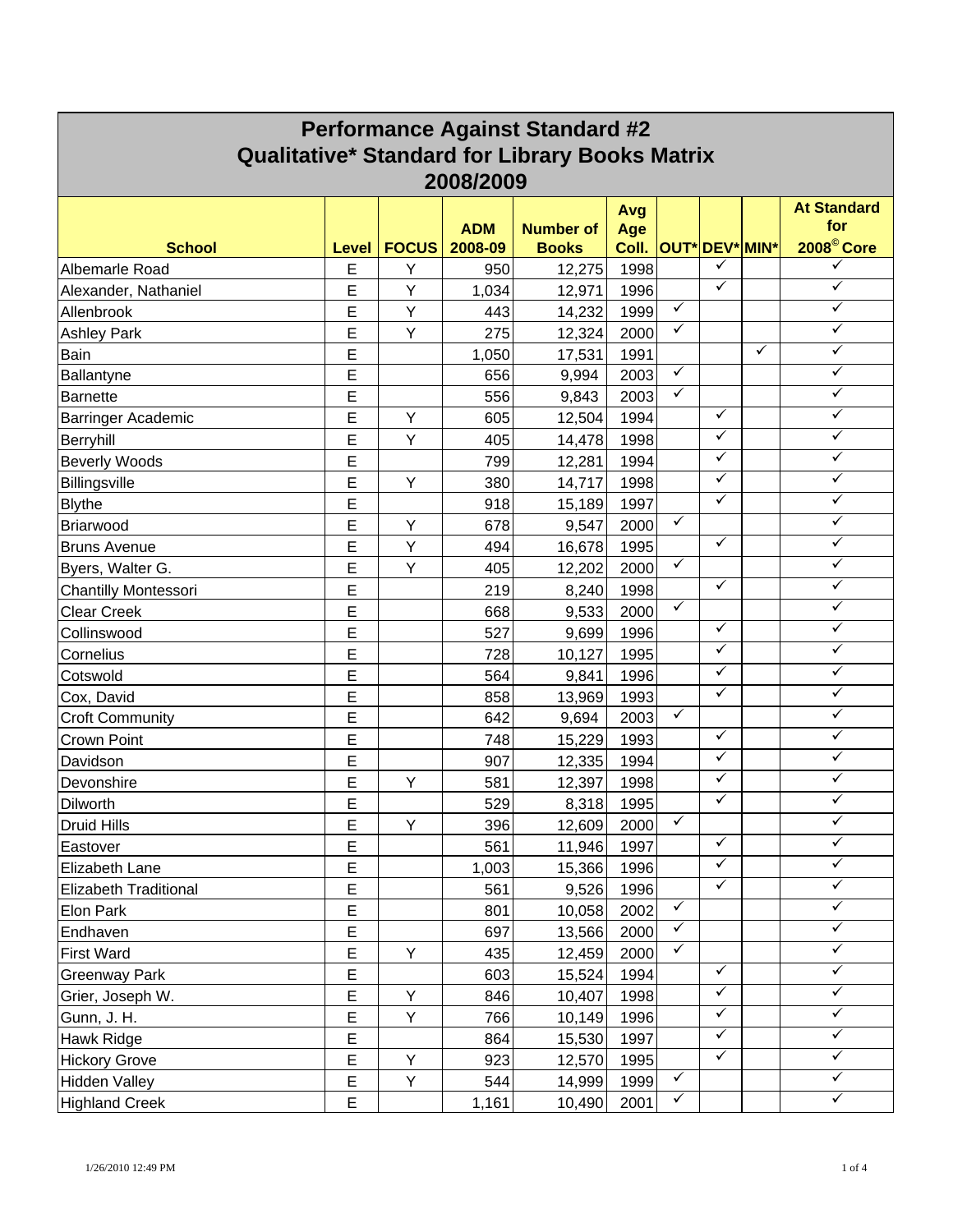| <b>Performance Against Standard #2</b>                |        |              |            |                  |              |              |                       |              |                        |
|-------------------------------------------------------|--------|--------------|------------|------------------|--------------|--------------|-----------------------|--------------|------------------------|
| <b>Qualitative* Standard for Library Books Matrix</b> |        |              |            |                  |              |              |                       |              |                        |
| 2008/2009                                             |        |              |            |                  |              |              |                       |              |                        |
|                                                       |        |              |            |                  | Avg          |              |                       |              | <b>At Standard</b>     |
|                                                       |        |              | <b>ADM</b> | <b>Number of</b> | Age          |              |                       |              | for                    |
| <b>School</b>                                         | Level  | <b>FOCUS</b> | 2008-09    | <b>Books</b>     | Coll.        |              | <b>OUT* DEV* MIN*</b> |              | 2008 <sup>©</sup> Core |
| <b>Highland Mill Montessori</b>                       | E      |              | 219        | 9,527            | 1997         |              | ✓                     |              | ✓                      |
| <b>Highland Renaissance</b>                           | E      | Υ            | 559        | 13,291           | 1998         |              | ✓                     |              | $\checkmark$           |
| Hornets Nest                                          | E      | Y            | 964        | 16,264           | 1993         |              | ✓                     |              | ✓                      |
| Huntersville                                          | Ε      |              | 780        | 10,403           | 1998         |              | ✓                     |              | ✓                      |
| <b>Huntingtowne Farms</b>                             | Е      | Y            | 609        | 10,945           | 1997         |              | ✓                     |              | ✓                      |
| Idlewild                                              | E      | Y            | 747        | 12,095           | 1996         |              | ✓                     |              | ✓                      |
| Irwin Avenue                                          | Ε      | Υ            | 522        | 14,445           | 1997         |              | ✓                     |              | ✓                      |
| Lake Wylie                                            | E      |              | 981        | 14,901           | 1995         |              | ✓                     |              | ✓                      |
| Lansdowne                                             | E      |              | 555        | 13,188           | 1995         |              | ✓                     |              | $\checkmark$           |
| Lebanon Road                                          | Ε      |              | 844        | 14,291           | 1993         |              | ✓                     |              | ✓                      |
| Lincoln Heights                                       | E      | Y            | 335        | 9,129            | 1998         |              | ✓<br>✓                |              | ✓<br>✓                 |
| Long Creek                                            | E      |              | 448        | 13,310           | 1994         |              | ✓                     |              | $\checkmark$           |
| <b>Mallard Creek</b>                                  | E      |              | 687        | 10,064           | 1994         |              | ✓                     |              | ✓                      |
| <b>Matthews</b>                                       | E      |              | 1,084      | 14,576           | 1995         |              | ✓                     |              | ✓                      |
| McAlpine                                              | E      |              | 589        | 15,246           | 1994         |              |                       | $\checkmark$ | ✓                      |
| McKee Road                                            | Ε      |              | 539        | 17,695           | 1992         |              | ✓                     |              | ✓                      |
| <b>Merry Oaks</b>                                     | E      | Υ            | 606        | 13,016           | 1998         |              | ✓                     |              | ✓                      |
| Montclaire                                            | E      | Y            | 440        | 13,124           | 1997         |              | ✓                     |              | ✓                      |
| Morehead, John                                        | E      |              | 701        | 11,260           | 1997         | $\checkmark$ |                       |              | ✓                      |
| Mountain Island                                       | E      |              | 1,106      | 10,725           | 1999         |              | ✓                     |              | ✓                      |
| <b>Myers Park Traditional</b>                         | E      |              | 745        | 12,069           | 1996         |              | ✓                     |              | ✓                      |
| <b>Nations Ford</b>                                   | Е      | Υ            | 599        | 14,654           | 1997         |              | ✓                     |              | $\checkmark$           |
| Newell                                                | E      | Υ            | 847        | 12,147           | 1996         | $\checkmark$ |                       |              | ✓                      |
| Oakdale                                               | Ε      | Υ            | 631        | 9,217            | 2001         |              | ✓                     |              | ✓                      |
| Oakhurst                                              | Ε<br>E |              | 610<br>414 | 9,525            | 1993         | ✓            |                       |              | ✓                      |
| Oaklawn<br>Olde Providence                            |        |              | 657        | 11,382           | 1999<br>1998 |              | ✓                     |              | ✓                      |
| Park Road Montessori                                  | Е<br>Е |              | 383        | 7,788<br>9,498   | 1995         |              | ✓                     |              | ✓                      |
|                                                       | Е      |              | 953        | 10,925           | 1998         |              | ✓                     |              | ✓                      |
| Paw Creek<br>Pawtuckett                               | E      | Y            | 257        | 11,372           | 1995         |              | ✓                     |              | $\checkmark$           |
| Pineville                                             | Ε      |              | 662        | 13,641           | 1994         |              | ✓                     |              | $\checkmark$           |
| Pinewood                                              | E      | Y            | 477        | 11,235           | 2000         | ✓            |                       |              | ✓                      |
| <b>Piney Grove</b>                                    | E      | Υ            | 815        | 10,903           | 1994         |              | ✓                     |              | $\sqrt{}$              |
| Polo Ridge                                            | E      |              | 779        | 10,086           | 2003         | $\checkmark$ |                       |              | ✓                      |
| <b>Providence Spring</b>                              | Ε      |              | 866        | 12,674           | 1998         |              | ✓                     |              | ✓                      |
| Rama Road                                             | E      | Y            | 577        | 14,357           | 1994         |              | $\checkmark$          |              | $\checkmark$           |
| <b>Reedy Creek</b>                                    | Ė      |              | 856        | 8,972            | 1997         |              | ✓                     |              | $\checkmark$           |
| <b>Reid Park</b>                                      | E      | Υ            | 587        | 12,559           | 1997         |              | ✓                     |              | ✓                      |
| Sedgefield                                            | E      | Υ            | 425        | 13,224           | 1999         | $\checkmark$ |                       |              | ✓                      |
| Selwyn                                                | E      |              | 707        | 13,994           | 1994         |              | $\checkmark$          |              | $\checkmark$           |
|                                                       |        |              |            |                  |              |              |                       |              |                        |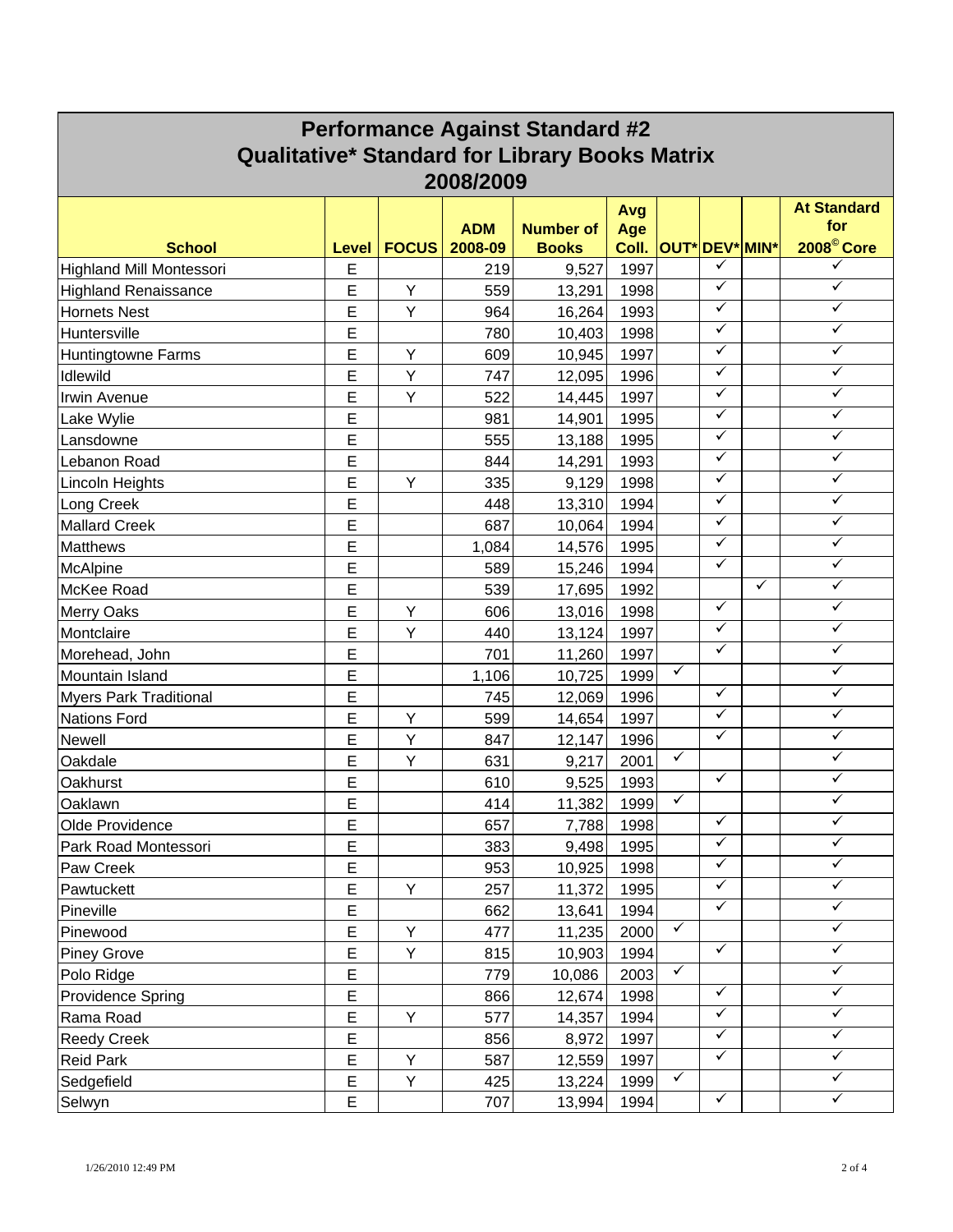| <b>Performance Against Standard #2</b>                |       |              |            |                  |       |              |                       |  |                         |
|-------------------------------------------------------|-------|--------------|------------|------------------|-------|--------------|-----------------------|--|-------------------------|
| <b>Qualitative* Standard for Library Books Matrix</b> |       |              |            |                  |       |              |                       |  |                         |
| 2008/2009                                             |       |              |            |                  |       |              |                       |  |                         |
|                                                       |       |              |            |                  | Avg   |              |                       |  | <b>At Standard</b>      |
|                                                       |       |              | <b>ADM</b> | <b>Number of</b> | Age   |              |                       |  | for                     |
| <b>School</b>                                         | Level | <b>FOCUS</b> | 2008-09    | <b>Books</b>     | Coll. |              | <b>OUT* DEV* MIN*</b> |  | 2008 <sup>©</sup> Core  |
| <b>Shamrock Gardens</b>                               | E     | Y            | 339        | 14,609           | 1998  |              | ✓                     |  | ✓                       |
| Sharon                                                | E     |              | 628        | 10,294           | 1998  |              | ✓                     |  | $\checkmark$            |
| Smithfield                                            | E     |              | 604        | 11,625           | 1995  |              | ✓                     |  | ✓                       |
| <b>Statesville Road</b>                               | E     | Y            | 554        | 11,051           | 1997  |              | ✓                     |  | ✓                       |
| <b>Steele Creek</b>                                   | Ε     |              | 1,212      | 10,815           | 1996  |              | ✓                     |  | ✓                       |
| Sterling                                              | E     | Υ            | 534        | 12,985           | 1998  |              | ✓                     |  | $\checkmark$            |
| Thomasboro                                            | E     | Υ            | 383        | 12,004           | 1999  | $\checkmark$ |                       |  | ✓                       |
| <b>Torrence Creek</b>                                 | E     |              | 1,321      | 13,135           | 2000  | ✓            |                       |  | ✓                       |
| Tuckaseegee                                           | E     | Y            | 781        | 12,153           | 1997  |              | ✓                     |  | $\checkmark$            |
| <b>University Meadows</b>                             | Е     |              | 1,187      | 12,377           | 1997  |              | ✓                     |  | ✓                       |
| <b>University Park</b>                                | E     | Y            | 515        | 11,376           | 1996  |              | ✓                     |  | $\checkmark$            |
| Villa Heights                                         | E     |              | 304        | 7,758            | 1994  |              | ✓                     |  | ✓                       |
| Washam, J. V.                                         | E     |              | 866        | 9,873            | 2001  | ✓            |                       |  | $\overline{\checkmark}$ |
| <b>Westerly Hills</b>                                 | E     | Υ            | 296        | 12,182           | 1999  | ✓            |                       |  | ✓                       |
| <b>Whitewater Academy</b>                             | E     | Y            | 409        | 10,092           | 2003  | $\checkmark$ |                       |  | ✓                       |
| Winding Springs                                       | E     |              | 549        | 13,254           | 1996  |              | ✓                     |  | ✓                       |
| <b>Windsor Park</b>                                   | E     | Υ            | 741        | 15,629           | 1998  |              | ✓                     |  | ✓                       |
| <b>Winget Park</b>                                    | E     |              | 1,201      | 9,787            | 2001  | ✓            |                       |  | $\checkmark$            |
| Winterfield                                           | E     | Y            | 628        | 11,058           | 2000  | ✓            |                       |  | ✓                       |
| Albemarle Road                                        | M     | Y            | 798        | 13,761           | 1997  |              | ✓                     |  | $\checkmark$            |
| Alexander, J.M.                                       | M     |              | 1,412      | 15,463           | 1996  |              | ✓                     |  | ✓                       |
| <b>Bailey</b>                                         | M     |              | 1,230      | 12,740           | 2002  | ✓            |                       |  | ✓                       |
| <b>Bradley</b>                                        | M     |              | 1,149      | 16,822           | 1997  |              | ✓                     |  | $\checkmark$            |
| Carmel                                                | M     |              | 1,005      | 10,522           | 1997  |              | ✓                     |  | ✓                       |
| Cochrane                                              | M     | Υ            | 616        | 11,336           | 1996  |              | ✓                     |  | ✓                       |
| <b>Community House</b>                                | M     |              | 1,482      | 14,840           | 2001  | ✓            |                       |  | $\checkmark$            |
| Coulwood                                              | M     | Y            | 1,119      | 13,296           | 1998  |              | ✓                     |  | ✓                       |
| Crestdale                                             | M     |              | 985        | 14,722           | 1997  |              | ✓                     |  | ✓                       |
| Davidson IB                                           | M     |              | 247        | 5,338            | 1998  |              | $\checkmark$          |  | ✓                       |
| Eastway                                               | M     | Y            | 859        | 15,146           | 1998  |              | ✓                     |  | $\checkmark$            |
| Graham, Alexander                                     | M     |              | 1,129      | 9,876            | 1996  |              | $\checkmark$          |  | $\checkmark$            |
| Kennedy                                               | M     | Υ            | 675        | 13,120           | 1994  |              | $\checkmark$          |  | ✓                       |
| King, Martin Luther Jr.                               | M     | Υ            | 899        | 14,644           | 2002  | $\checkmark$ |                       |  | $\checkmark$            |
| Martin, James                                         | M     | Υ            | 1,374      | 18,341           | 1998  |              | $\checkmark$          |  | $\checkmark$            |
| <b>McClintock</b>                                     | M     | Υ            | 655        | 15,415           | 1993  |              | ✓                     |  | ✓                       |
| Mint Hill                                             | M     |              | 1272       | 14,481           | 1999  | $\checkmark$ |                       |  | $\checkmark$            |
| Northeast                                             | M     |              | 907        | 13,145           | 1995  |              | ✓                     |  | $\checkmark$            |
| Northridge                                            | M     | Y            | 851        | 13,895           | 1995  |              | ✓                     |  | $\checkmark$            |
| Piedmont                                              | M     |              | 989        | 11,646           | 1997  |              | $\checkmark$          |  | ✓                       |
| <b>Quail Hollow</b>                                   | M     | Υ            | 899        | 9,310            | 1997  |              | $\checkmark$          |  | $\checkmark$            |